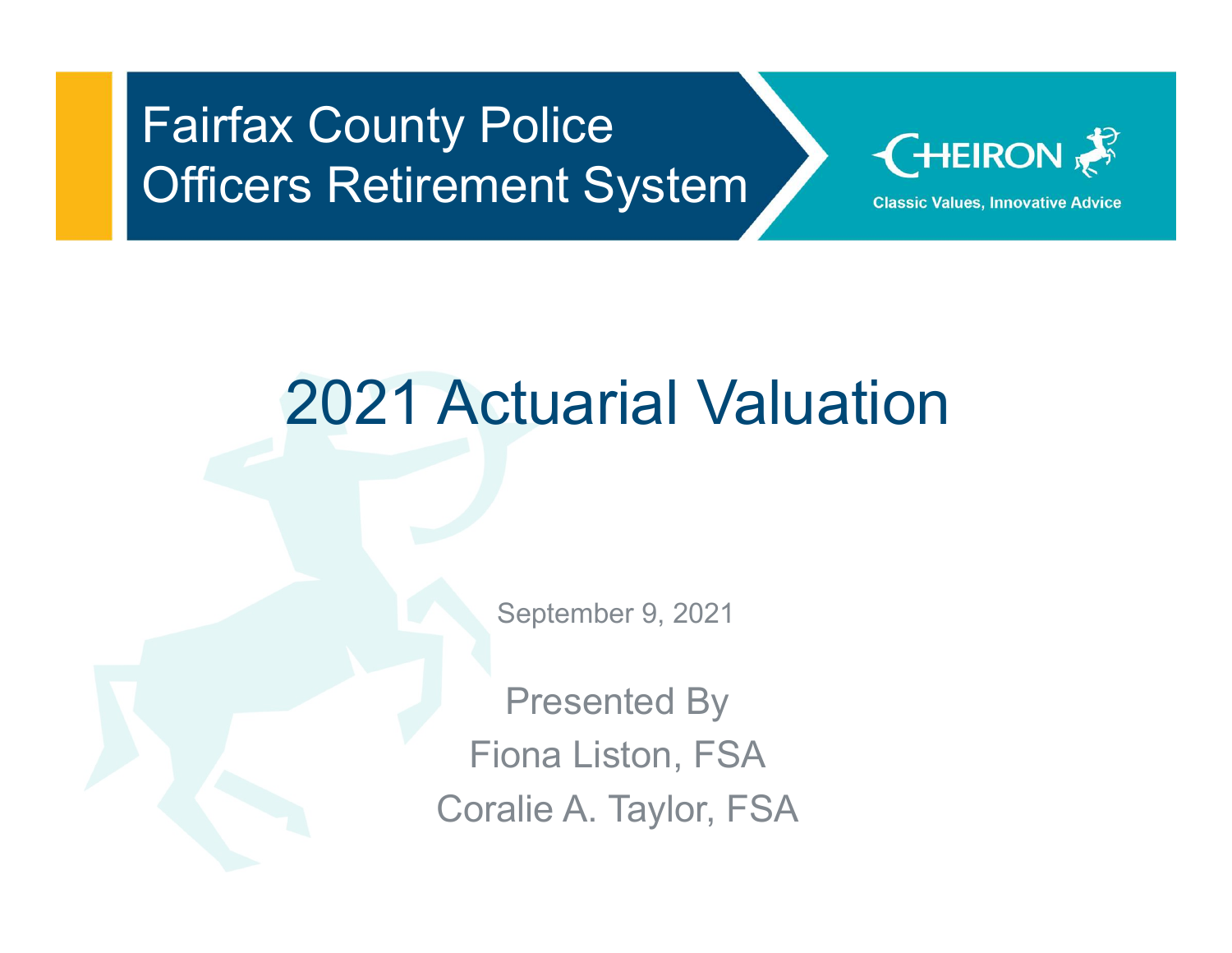# Topics for Discussion **Topics for Discussion**<br>• Historical Review

- 
- Fopics for Discussion<br>• Historical Review<br>• Key Changes Since Prior Year • Historical Review<br>• Key Changes Since Prior<br>• Principal 6/30/2021 Valuat<br>• Stress Testing
- Topics for Discussion<br>• Historical Review<br>• Key Changes Since Prior Year<br>• Principal 6/30/2021 Valuation Results • Ney Changes Since Price<br>• Principal 6/30/2021 Valu<br>• Stress Testing<br>• GASB 67/68
- 
- 



**Classic Values, Innovative Advice**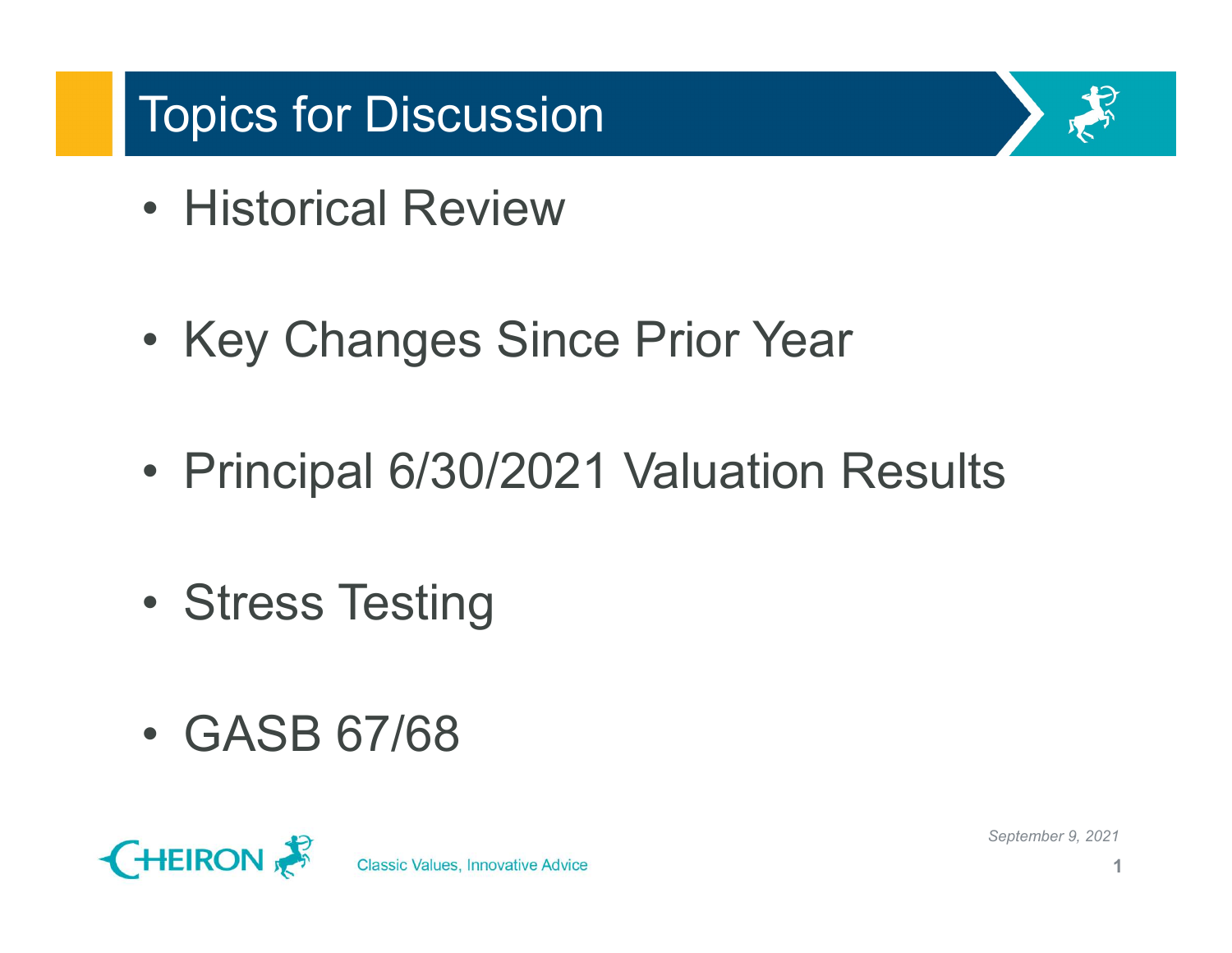



**Classic Values, Innovative Advice**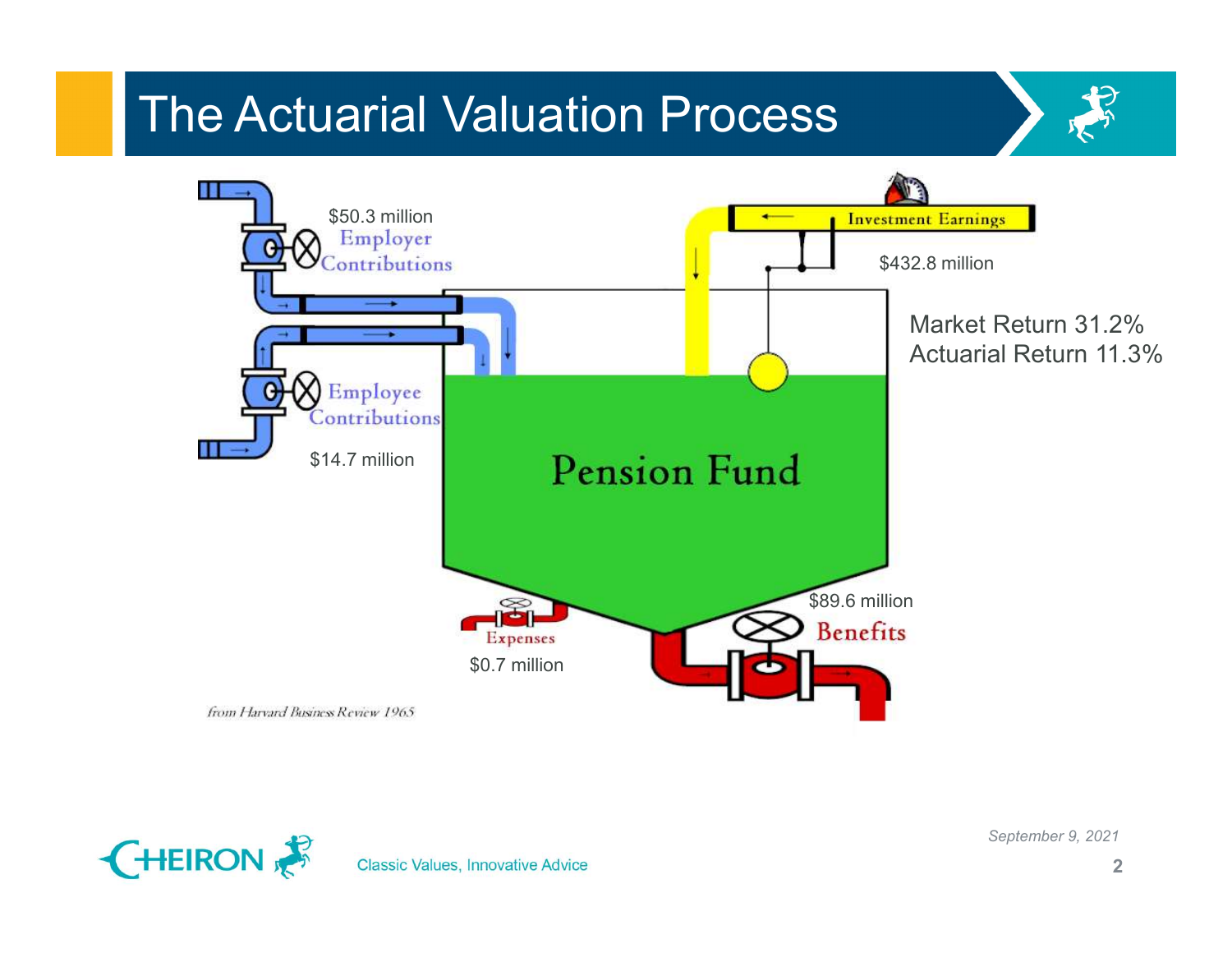



#### Key Actuarial Indicators: Assets & Liabilities



The ratios in black are based on Actuarial Value of Assets.

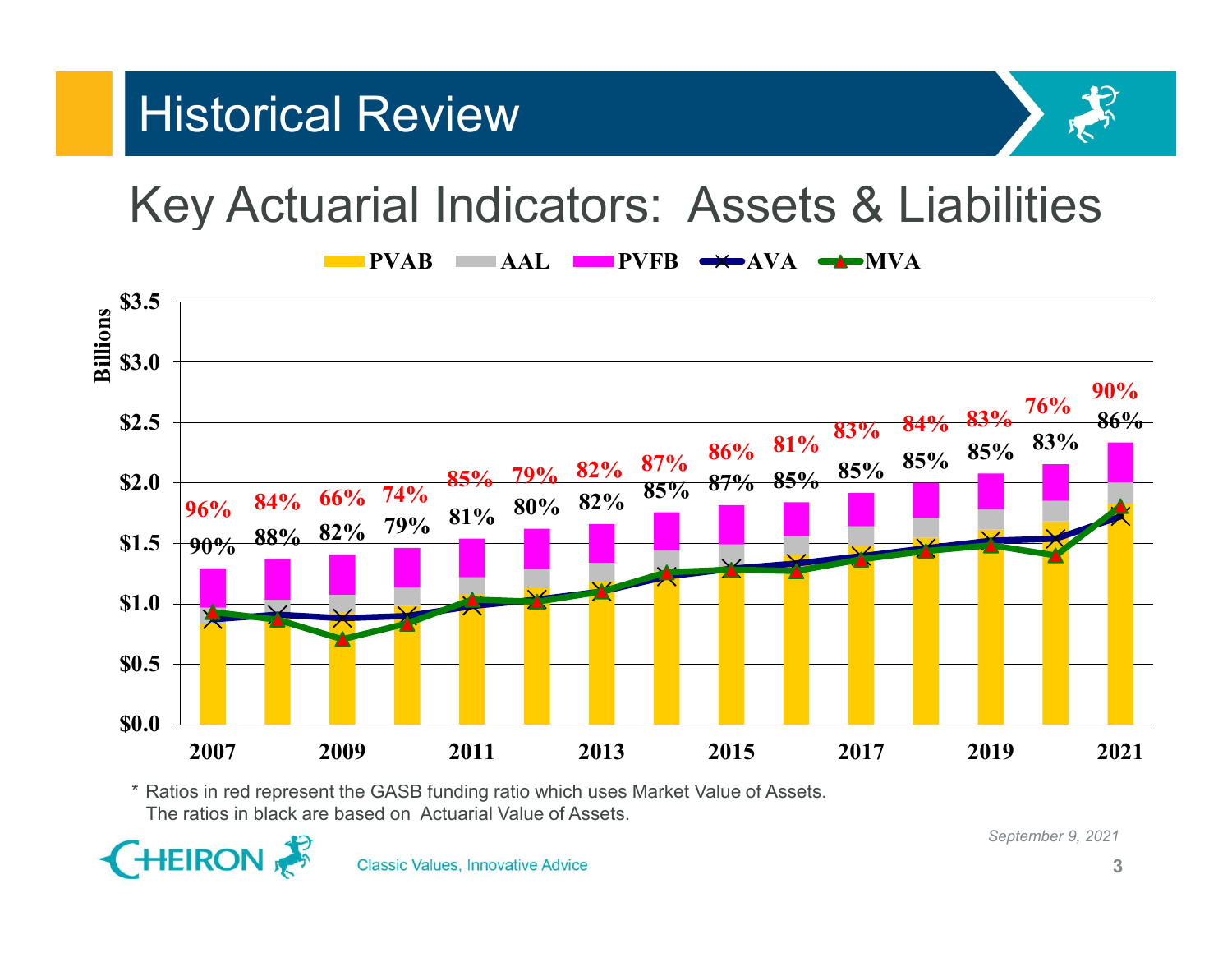#### Historical Review



#### Plan Maturity Indicators: Participation



payroll.

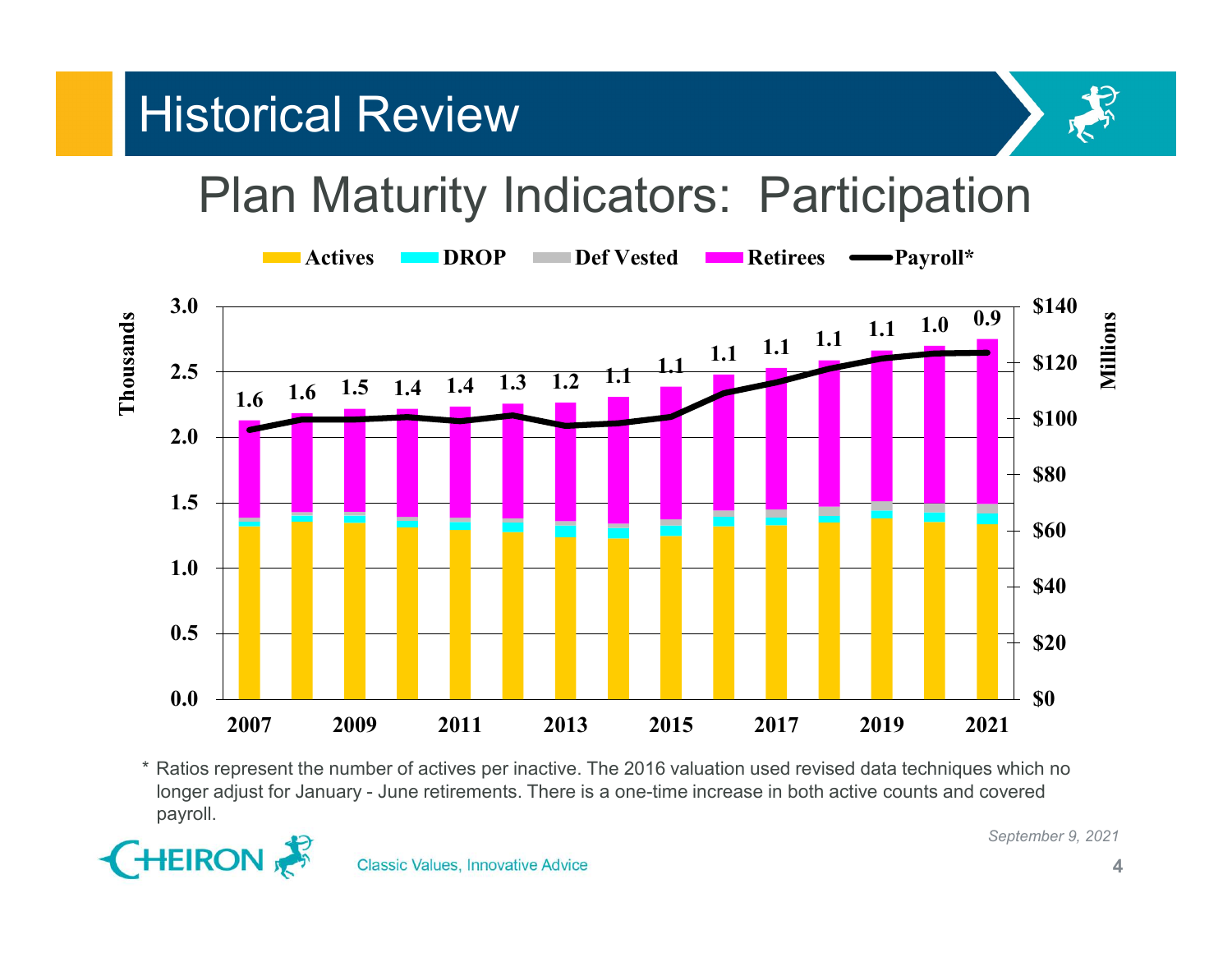



#### Plan Maturity Indicators: Annual Cash Flows





**Classic Values, Innovative Advice**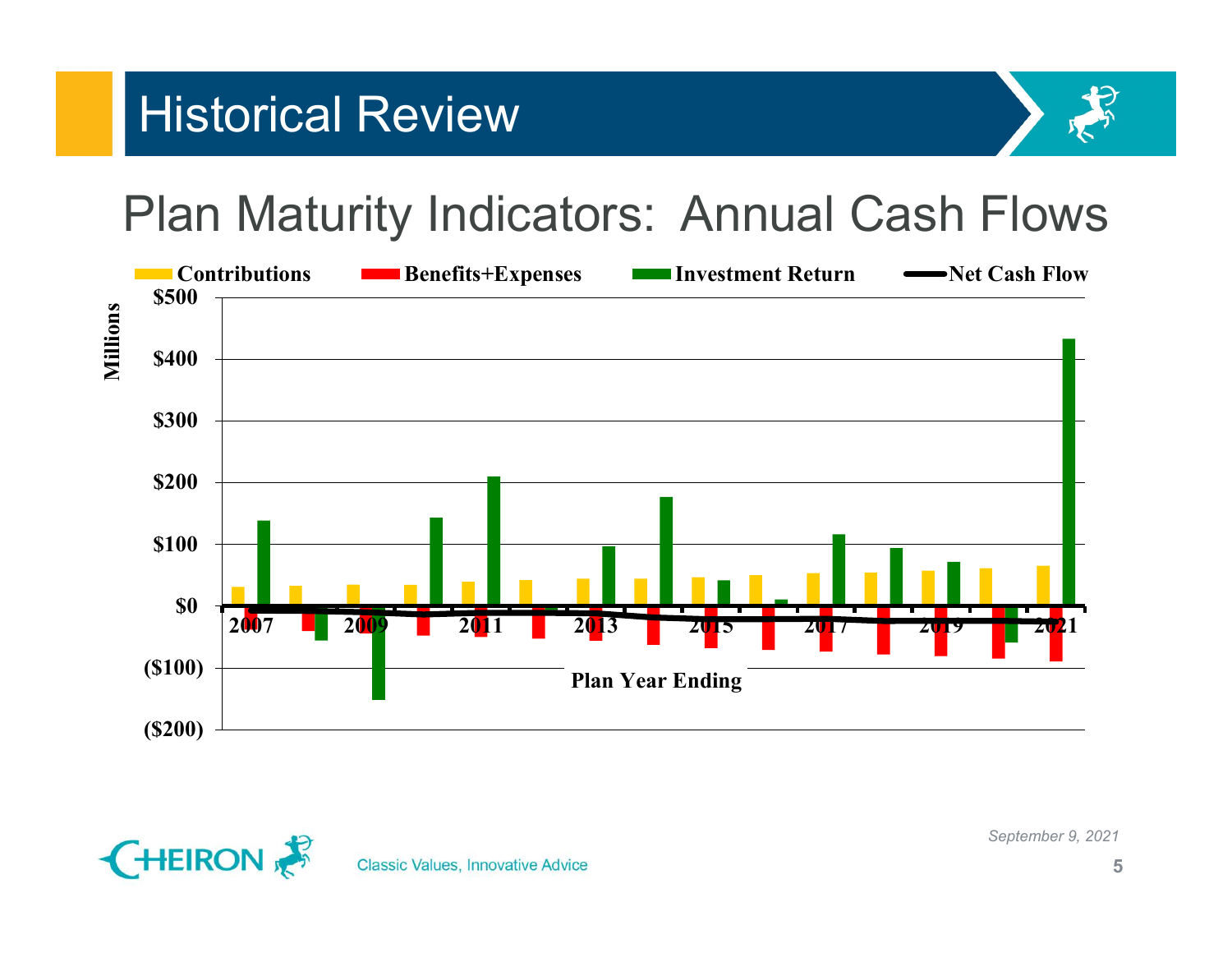



Key Actuarial Indicators: Contribution Rates



September 9, 2021 rate.

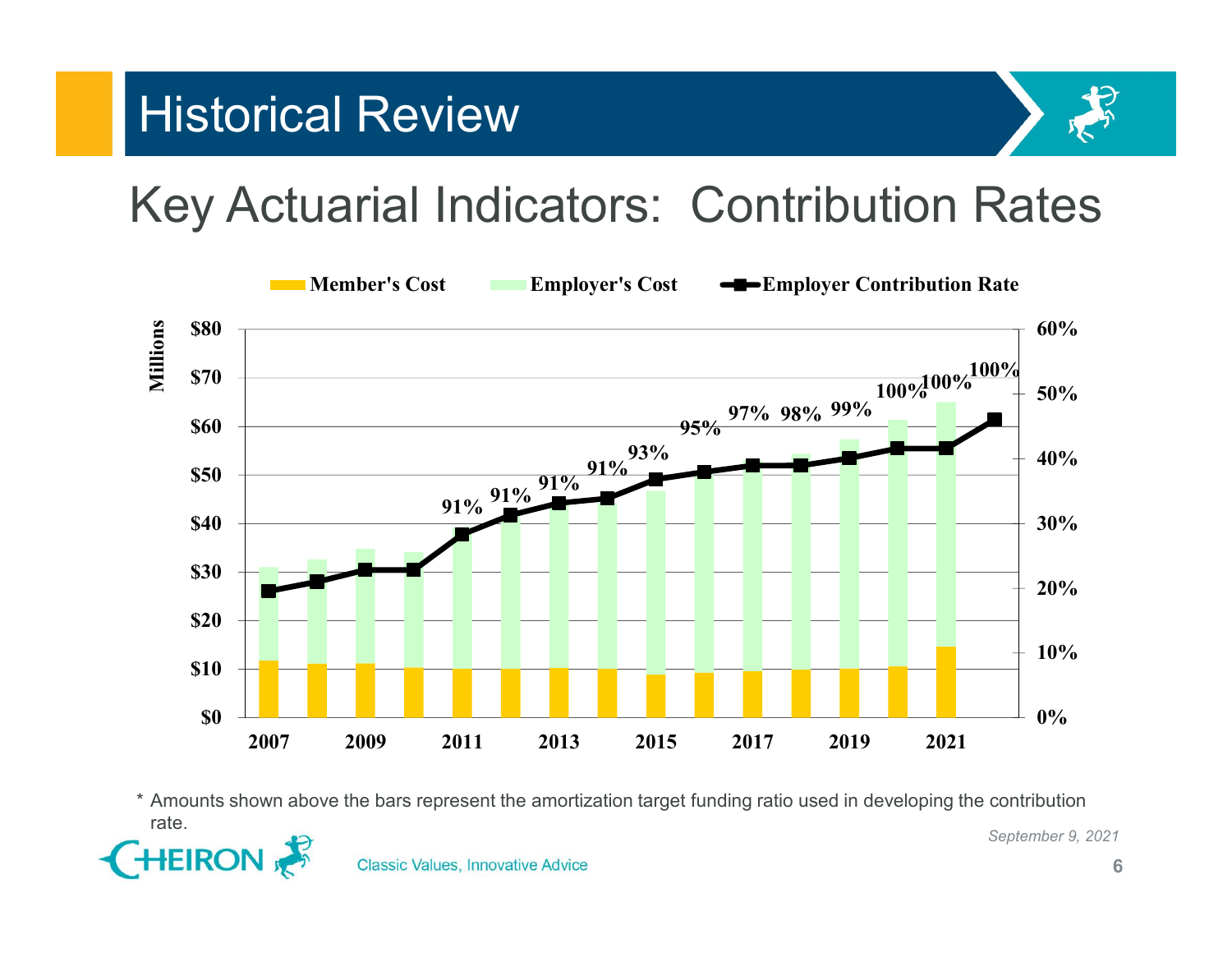#### **Historical Review**



#### Key Risk Factors: Investment Risk



■ Total UAL Change ■ AVA Investment (Gain)/Loss



**Classic Values, Innovative Advice**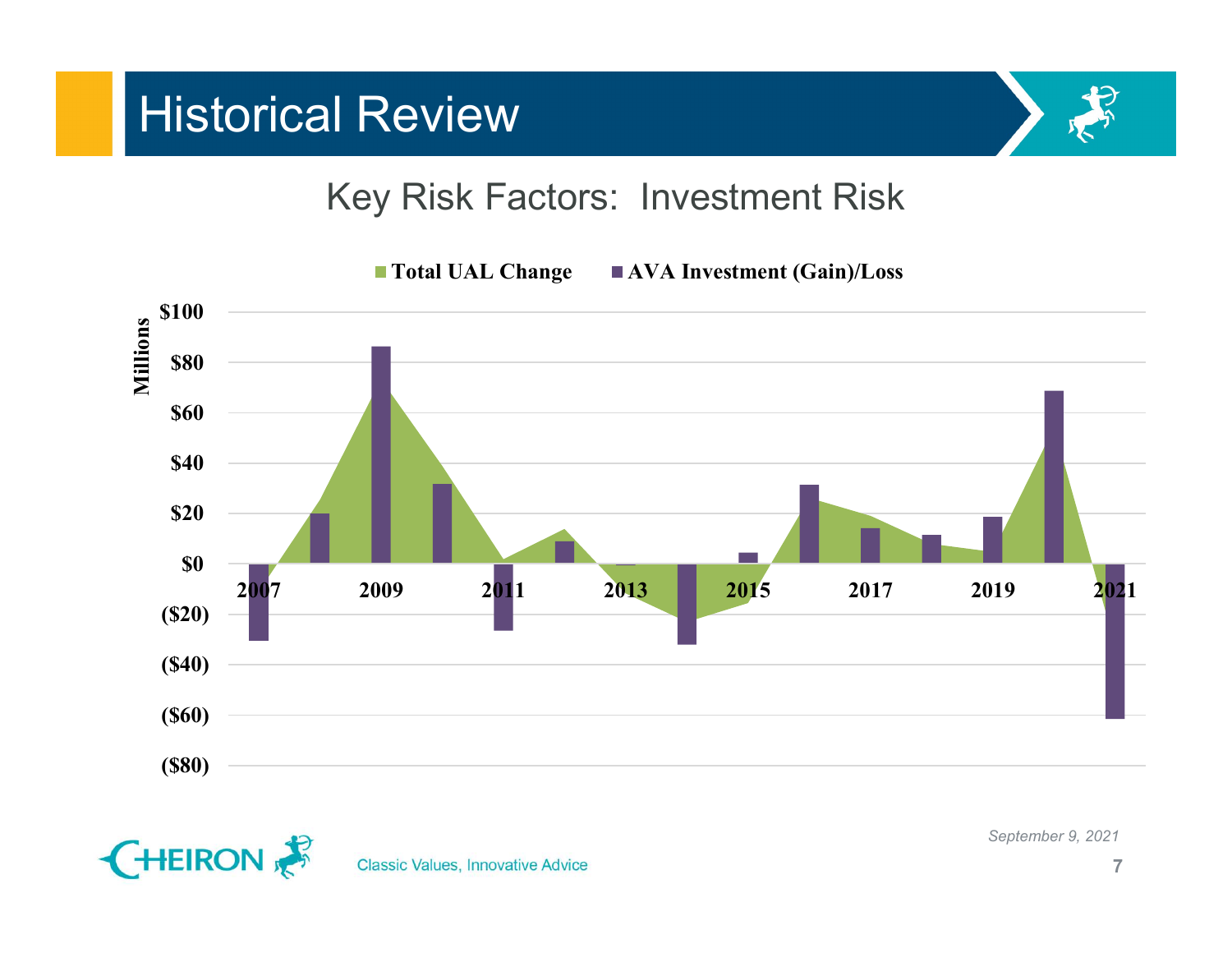

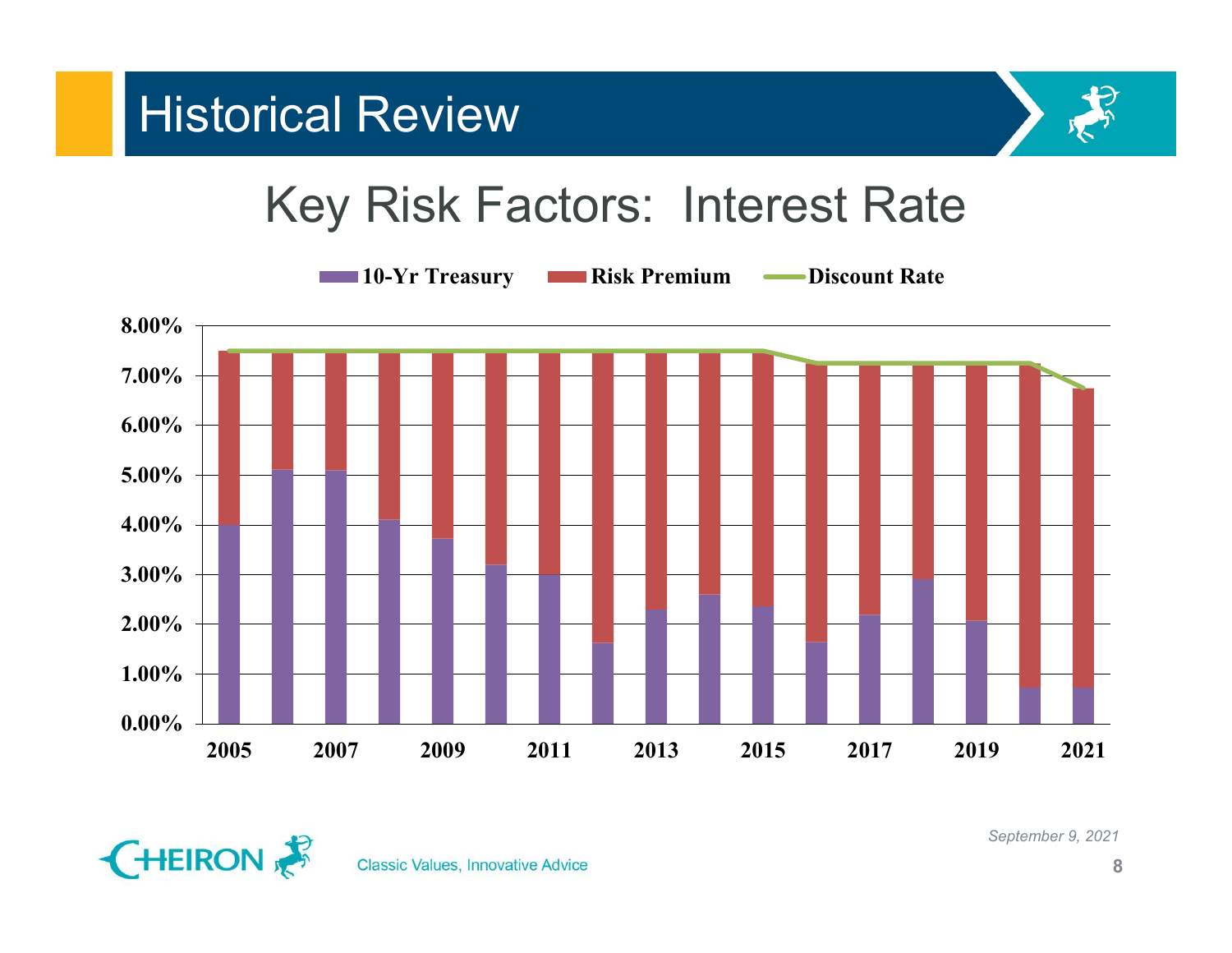

#### Key Risk Factors: Asset Leverage



Survey Data from Public Plans Database as of 6/28/2021

Survey Data from Public Plans Database as of 6/28/2021 Asset leverage ratio determined as Market Value of Assets / Payroll



**Classic Values, Innovative Advice**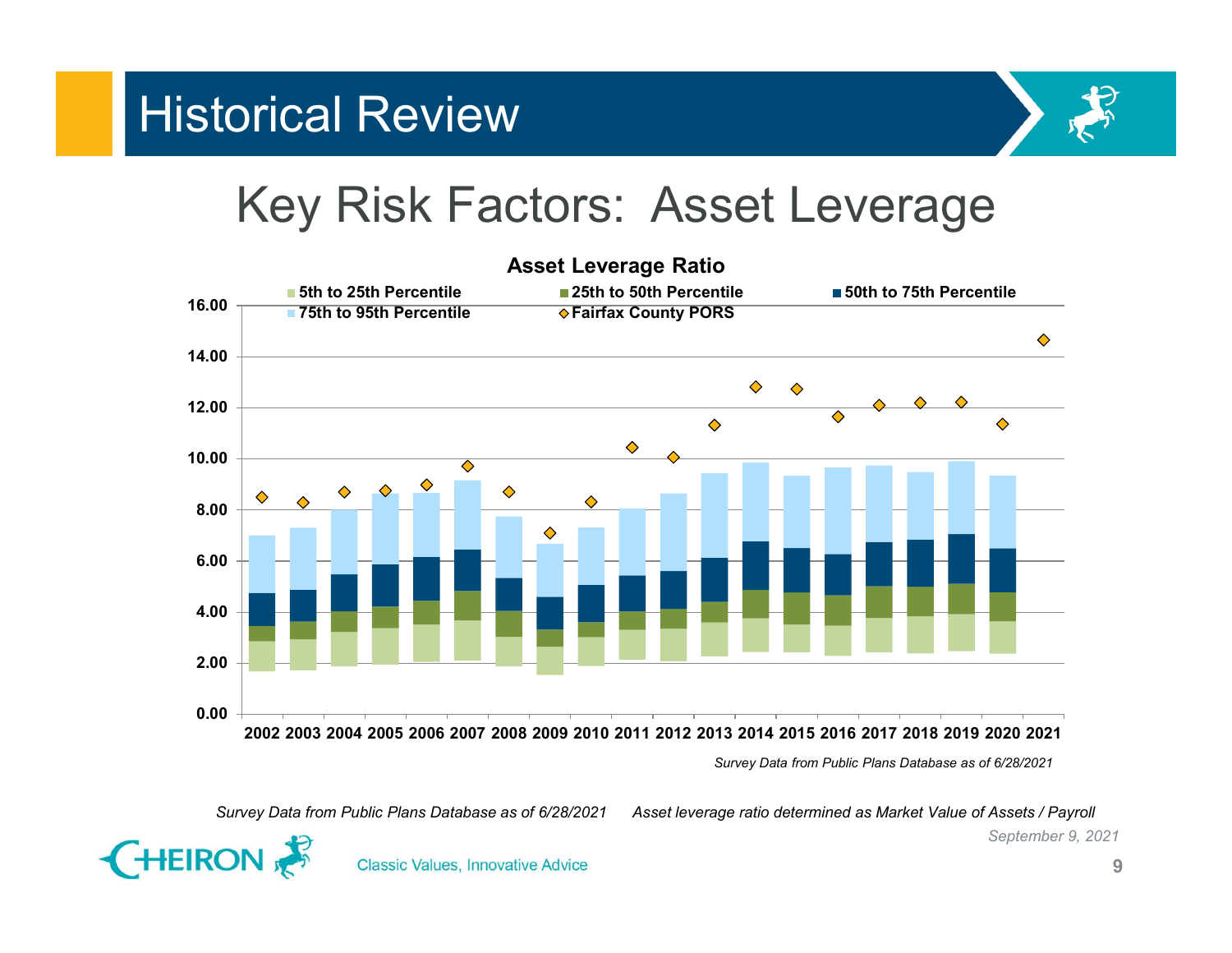



#### Key Risk Factors: Liability Leverage



Survey Data from Public Plans Database as of 6/28/2021



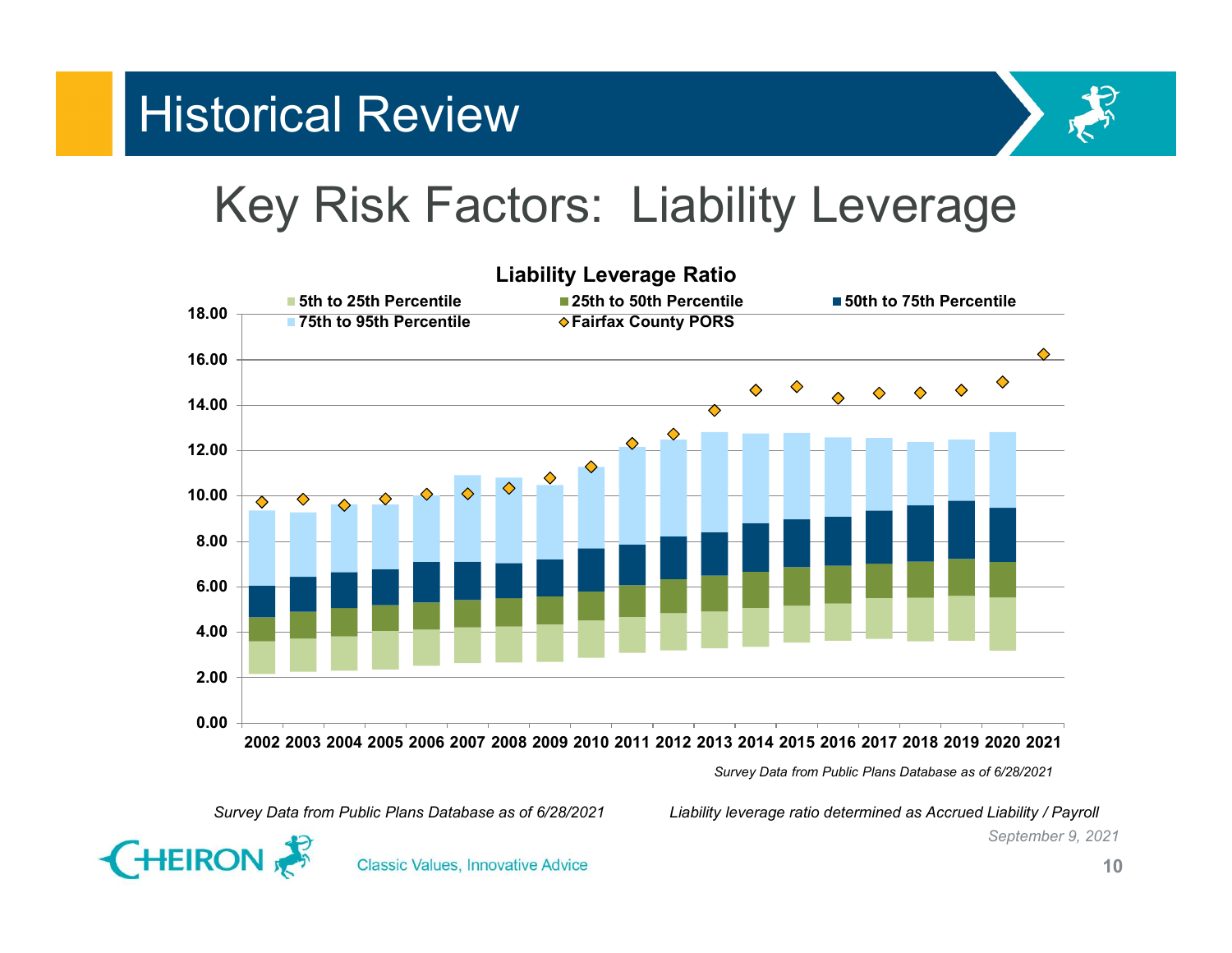#### Key Changes



- experience Study completed in early 2021<br>
and presented June 9, 2021 and presented June 9, 2021 ey Changes<br>Experience Study comple<br>and presented June 9, 20<br>– Mortality<br>– Retirement/DROP/Termina Experience Study completed in early 2021<br>
and presented June 9, 2021<br>
- Mortality<br>
- Retirement/DROP/Termination/Disability rates<br>
- Salary increase ey Changes<br>Experience Study complete<br>and presented June 9, 2021<br>– Mortality<br>– Retirement/DROP/Terminatio<br>– Salary increase<br>– Investment return Experience Study completed<br>
and presented June 9, 2021<br>
- Mortality<br>
- Retirement/DROP/Termination/<br>
- Salary increase<br>
- Investment return<br>
- General wage increase Experience Study completed in ea<br>
and presented June 9, 2021<br>
– Mortality<br>
– Retirement/DROP/Termination/Disab<br>
– Salary increase<br>
– Investment return<br>
– General wage increase<br>
– Cost-of-Living
	-
	- and presented June 9, 202<br>
	 Mortality<br>
	 Retirement/DROP/Terminat<br>
	 Salary increase<br>
	 Investment return<br>
	 General wage increase<br>
	 Cost-of-Living<br>
	 Administrative expenses – Mortality<br>– Retirement/DROP/Termination/Disab<br>– Salary increase<br>– Investment return<br>– General wage increase<br>– Cost-of-Living<br>– Administrative expenses
	-
	-
	-
	-
	-

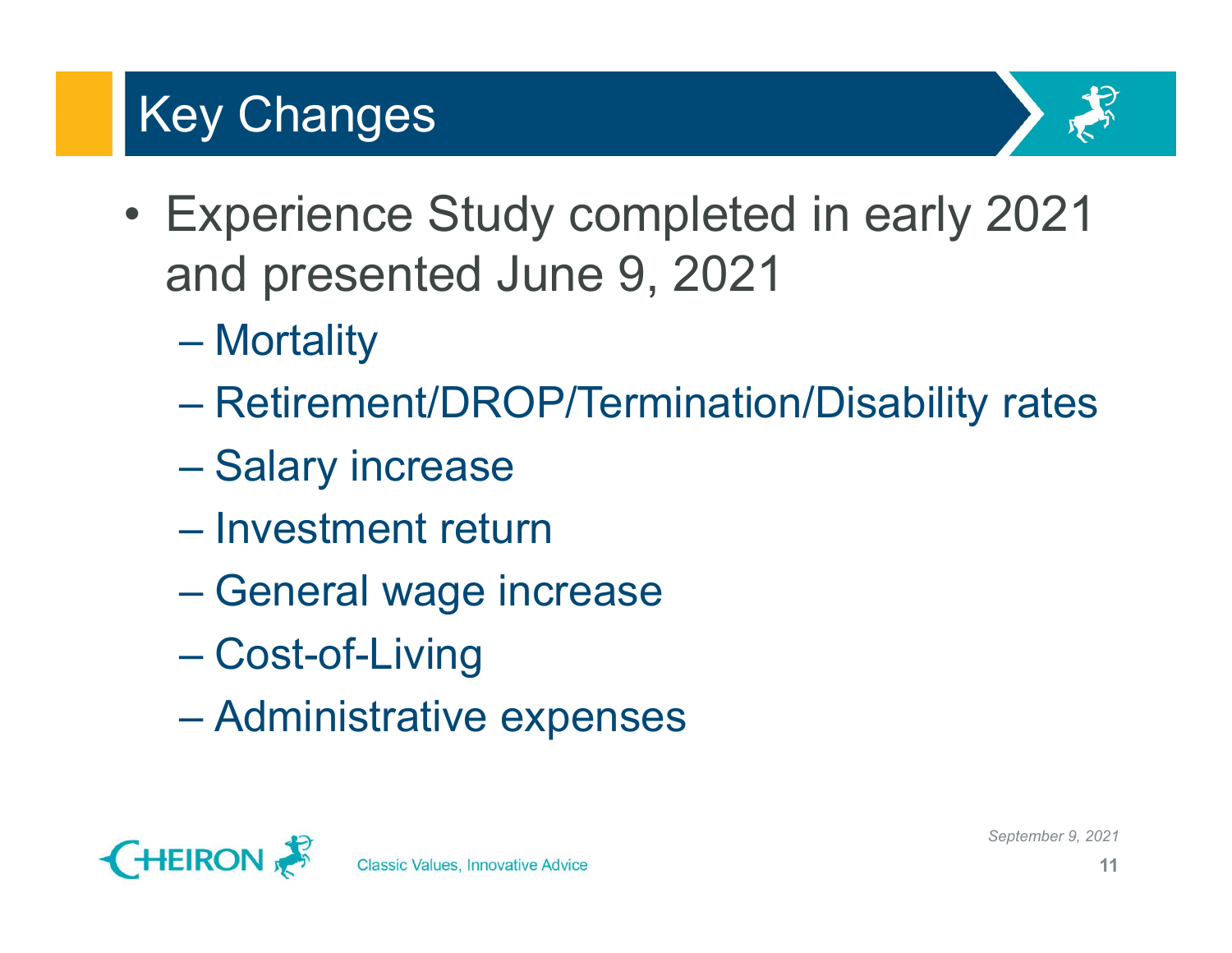# Recognize Additional Investment Gains Recognize Additional Investment G<br>• Exceptional returns through 2021 (31.18%)<br>• Smoothing process only recognizes 1/3 of gains or los • Recognize Additional Investment Gains<br>• Exceptional returns through 2021 (31.18%)<br>• Smoothing process only recognizes 1/3 of gains or losses<br>• There are \$123 million of untapped gains after reflecting the smoothing for t

- 
- 
- Exceptional returns through 2021 (31.18%)<br>• Smoothing process only recognizes 1/3 of gains or losses<br>• There are \$123 million of untapped gains after reflecting the smoothing for the current year<br>• A portion of these unt smoothing for the current year
- Exceptional returns through 2021 (31.18%)<br>• Smoothing process only recognizes 1/3 of gains or losses<br>• There are \$123 million of untapped gains after reflecting the<br>• smoothing for the current year<br>• A portion of these • A portion of these untapped gains could be used to buy down the interest rate to 6.75% and offset other assumption changes ECOOTILZE AQUITIONEL INVESTMENT GEINS<br>Exceptional returns through 2021 (31.18%)<br>Smoothing process only recognizes 1/3 of gains or losses<br>There are \$123 million of untapped gains after reflecting the<br>moothing for the curre Exceptional returns through 2021 (31.18%)<br>
Smoothing process only recognizes 1/3 of gains<br>
There are \$123 million of untapped gains after remoothing for the current year<br>
A portion of these untapped gains could be used<br>
th
	-
	-
- Smoothing process only recognizes 1/3 of gains or losses<br>• There are \$123 million of untapped gains after reflecting the<br>smoothing for the current year<br>• A portion of these untapped gains could be used to buy down the<br>in \$94 million of gains to cushion a market correction that occurred after the valuation date but before the report was finalized • Gain recognition was also accelerated in 2014 to smooth cost of<br>
Suppliers and the sum also accelerate in 1998 valuation where Board voted to hold back<br>
• Precedence set in 1998 valuation where Board voted to hold back<br>
- assumption changes

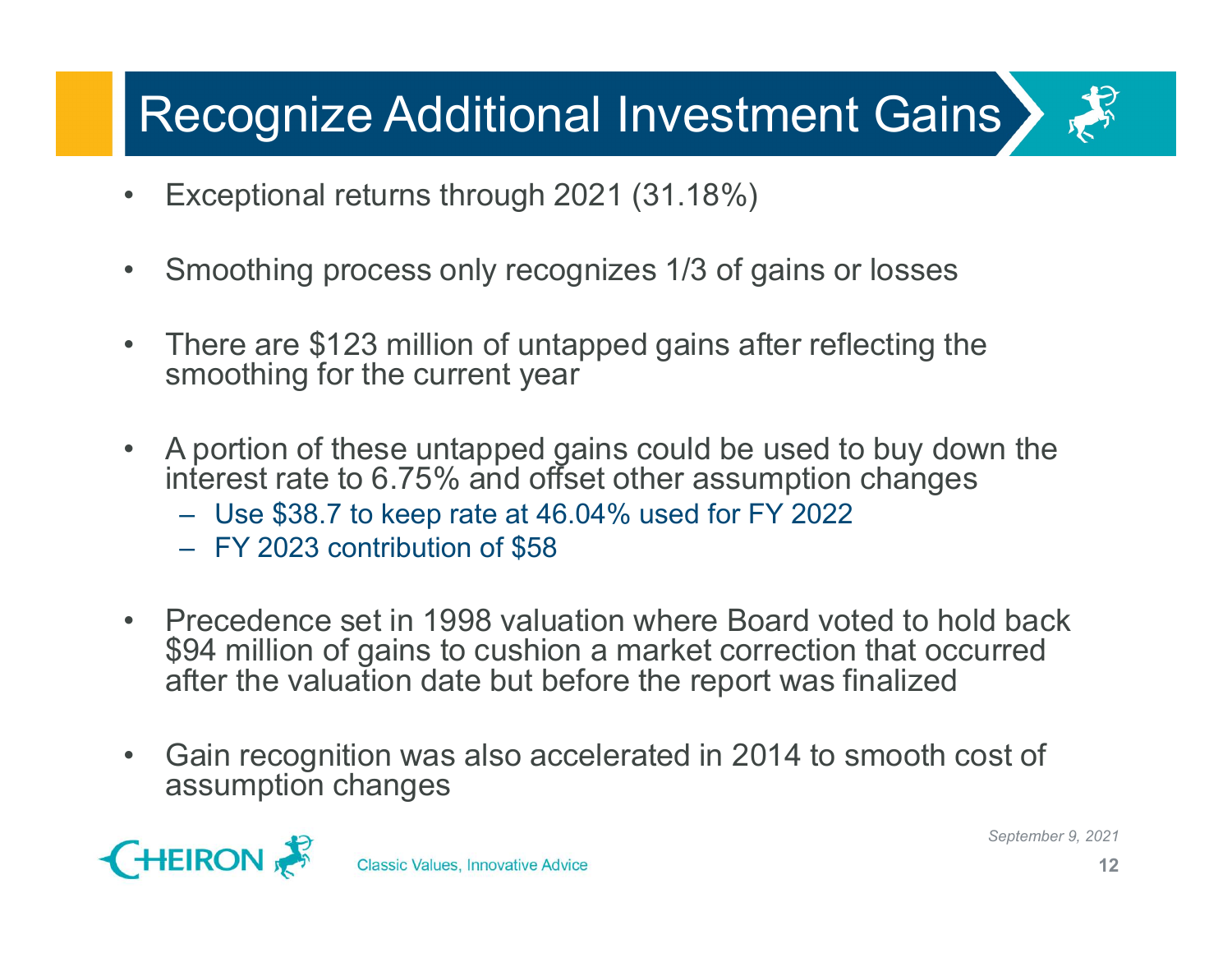

#### Key Statistics: Actives

| <b>Principal 6/30/2021 Valuation Results</b> |                                |                             | 今                       |
|----------------------------------------------|--------------------------------|-----------------------------|-------------------------|
|                                              | <b>Key Statistics: Actives</b> |                             |                         |
|                                              | 2020                           | 2021                        | % Change                |
| <b>Number of Actives</b>                     | 1,353                          | 1,335                       | $(1.3)\%$               |
| <b>Number Active &amp; DROP</b>              | 1,427                          | 1,417                       | (0.7)%                  |
| <b>Total Salary</b>                          | \$<br>123.2 mil.               | 123.4 mil.<br>$\mathcal{L}$ | 0.1%                    |
| <b>Average Salary</b>                        | 91,094<br>$\mathbb{S}$         | $\mathbb{S}$<br>92,460      | 1.5%                    |
|                                              |                                | <b>Average W2 Salary</b>    |                         |
| <b>Reconciliation</b>                        | <b>Count</b>                   | 2020                        | 2021                    |
| Matches*                                     | 1,247                          | 90,506<br>$\mathcal{S}$     | \$94,719                |
| <b>New</b>                                   | 88                             | N/A                         | 57,704<br>$\mathcal{L}$ |
| $\mathsf{H}$                                 | 106                            | \$98049                     | N/A                     |

| <b>Number of Actives</b>                                                           | 1,353                               | 1,335                       | $(1.3)\%$         |
|------------------------------------------------------------------------------------|-------------------------------------|-----------------------------|-------------------|
| <b>Number Active &amp; DROP</b>                                                    | 1,427                               | 1,417                       | (0.7)%            |
| <b>Total Salary</b>                                                                | $\boldsymbol{\theta}$<br>123.2 mil. | $\frac{1}{2}$<br>123.4 mil. | 0.1%              |
| <b>Average Salary</b>                                                              | \$91,094                            | \$92,460                    | 1.5%              |
|                                                                                    |                                     | <b>Average W2 Salary</b>    |                   |
| <b>Reconciliation</b>                                                              | <b>Count</b>                        | 2020                        | 2021              |
| Matches*                                                                           | 1,247                               | \$90,506                    | \$94,719          |
| <b>New</b>                                                                         | 88                                  | N/A                         | \$57,704          |
| Left                                                                               | 106                                 | \$98,049                    | N/A               |
| * Expected average salary to increase 4.2% (\$94,281) vs. actual increase of 4.7%. |                                     |                             |                   |
| <b>HEIRON</b><br><b>Classic Values, Innovative Advice</b>                          |                                     |                             | September 9, 2021 |

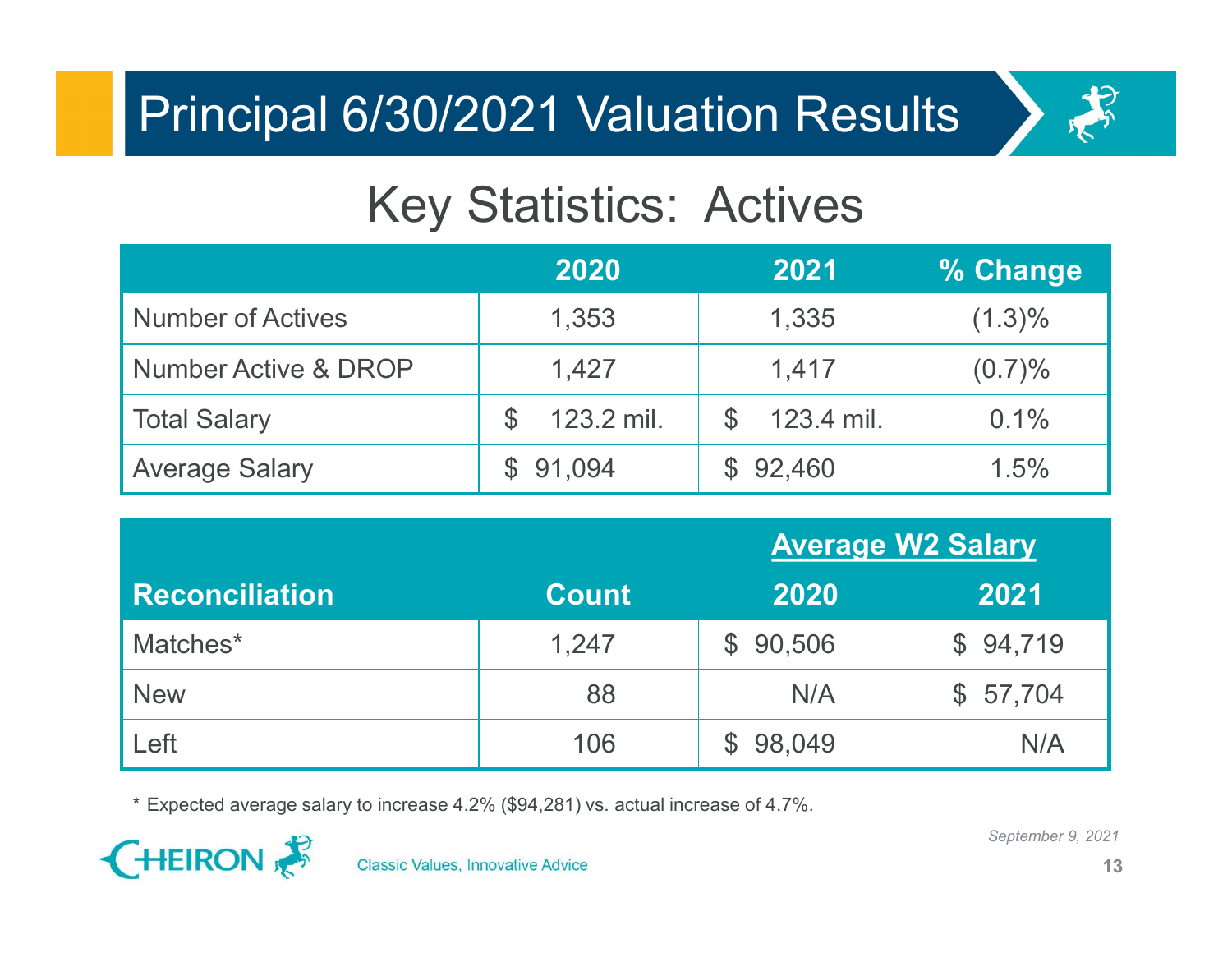

# Key Statistics: Retired/Disabled/Beneficiaries

| <b>Principal 6/30/2021 Valuation Results</b>          |                            |                            |                             |
|-------------------------------------------------------|----------------------------|----------------------------|-----------------------------|
| <b>Key Statistics: Retired/Disabled/Beneficiaries</b> |                            |                            |                             |
|                                                       | 2020                       | 2021                       | % Change                    |
| Number Retired / Disabled /<br><b>Beneficiaries</b>   | 1,202                      | 1,261                      | 4.9%                        |
| <b>Base Benefits</b>                                  | $\mathcal{C}$<br>79.1 mil. | $\mathcal{S}$<br>85.2 mil. | $7.7\%$                     |
| <b>Average Base Benefit</b>                           | 65,837<br>$\mathcal{L}$    | $\mathfrak{L}$<br>67,582   | 2.7%                        |
|                                                       |                            |                            |                             |
|                                                       |                            |                            | <b>Average Base Benefit</b> |
| <b>Reconciliation</b>                                 | <b>Count</b>               | 2020                       | 2021                        |
| Matches*                                              | 1,179                      | 66,005<br>$\mathcal{S}$    | \$67,731                    |
| New**                                                 | 82                         | N/A                        | \$63,864                    |

|                                                                                                                                         | 2020                                    | 2021                       | % Change                    |
|-----------------------------------------------------------------------------------------------------------------------------------------|-----------------------------------------|----------------------------|-----------------------------|
| Number Retired / Disabled /<br><b>Beneficiaries</b>                                                                                     | 1,202                                   | 1,261                      | 4.9%                        |
| <b>Base Benefits</b>                                                                                                                    | $\boldsymbol{\mathcal{S}}$<br>79.1 mil. | $\mathcal{S}$<br>85.2 mil. | 7.7%                        |
| <b>Average Base Benefit</b>                                                                                                             | 65,837<br>$\mathbb{S}$                  | $\mathbb{S}^-$<br>67,582   | 2.7%                        |
|                                                                                                                                         |                                         |                            |                             |
|                                                                                                                                         |                                         |                            | <b>Average Base Benefit</b> |
| <b>Reconciliation</b>                                                                                                                   | <b>Count</b>                            | 2020                       | 2021                        |
| Matches*                                                                                                                                | 1,179                                   | 66,005<br>$\mathbb{S}$     | 67,731<br>$\mathbb{S}^-$    |
| New**                                                                                                                                   | 82                                      | N/A                        | 63,864<br>$\mathbb{S}^-$    |
| Left                                                                                                                                    | 23                                      | 52,041<br>$\mathbb{S}$     | N/A                         |
| Expected average benefit to increase 2.5% (\$67,655) vs. actual increase of 2.6%.<br>29 of the 82 new retirees came from active status. |                                         |                            |                             |
| <b>HEIRON</b><br><b>Classic Values, Innovative Advice</b>                                                                               |                                         |                            | September 9, 2021           |

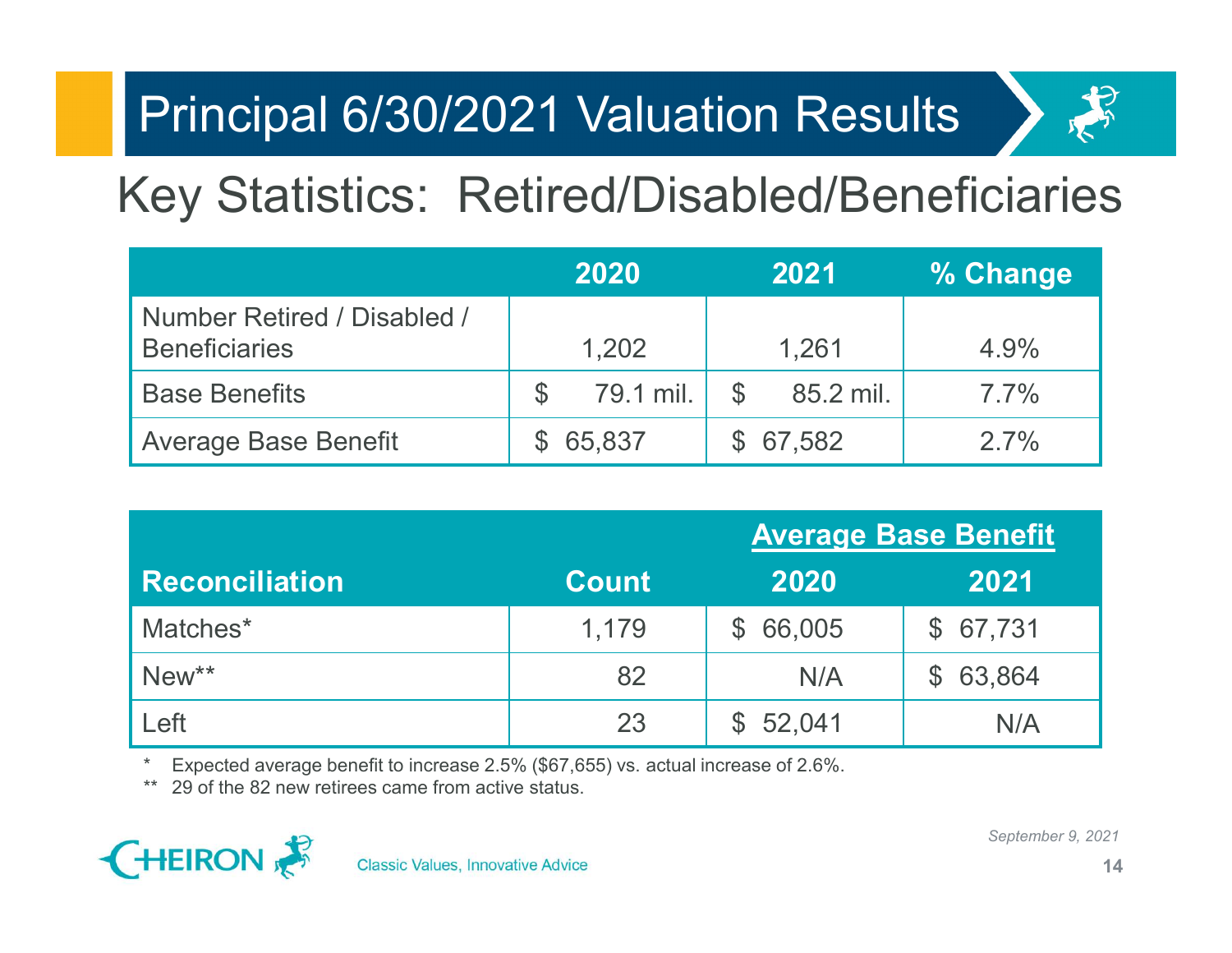

# Key Statistics: DROP

| <b>Principal 6/30/2021 Valuation Results</b> |                             |                           | お        |
|----------------------------------------------|-----------------------------|---------------------------|----------|
|                                              | <b>Key Statistics: DROP</b> |                           |          |
|                                              | 2020                        | 2021                      | % Change |
| Number of DROP                               | 74                          | 82                        | 10.8%    |
| <b>Total DROP Benefits</b>                   | $\mathcal{S}$<br>6.1 mil.   | $\mathcal{S}$<br>7.0 mil. | 13.8%    |
| <b>Average DROP Benefit</b>                  | $\mathcal{S}$<br>82,563     | $\mathfrak{F}$<br>84,807  | 2.7%     |
|                                              |                             |                           |          |
|                                              |                             | <b>Average Benefit</b>    |          |
| <b>Reconciliation</b>                        | <b>Count</b>                | 2020                      | 2021     |
| Matches*                                     | 42                          | \$83,496                  | \$85,627 |
| <b>New</b>                                   | 40                          | N/A                       | \$8282   |

|                                                                                     | 2020                              | 2021                       | % Change                |
|-------------------------------------------------------------------------------------|-----------------------------------|----------------------------|-------------------------|
| Number of DROP                                                                      | 74                                | 82                         | 10.8%                   |
| <b>Total DROP Benefits</b>                                                          | $\boldsymbol{\theta}$<br>6.1 mil. | $\mathfrak{S}$<br>7.0 mil. | 13.8%                   |
| <b>Average DROP Benefit</b>                                                         | $\mathcal{S}$<br>82,563           | $\mathcal{L}$<br>84,807    | 2.7%                    |
|                                                                                     |                                   |                            |                         |
|                                                                                     |                                   |                            | <b>Average Benefit</b>  |
| <b>Reconciliation</b>                                                               | <b>Count</b>                      | 2020                       | 2021                    |
| Matches*                                                                            | 42                                | 83,496<br>$\mathcal{L}$    | $\mathcal{S}$<br>85,627 |
| <b>New</b>                                                                          | 40                                | N/A                        | \$<br>82,828            |
| Left                                                                                | 32                                | $\mathcal{L}$<br>80,878    | N/A                     |
|                                                                                     |                                   |                            |                         |
| * Expected average benefit to increase 2.5% (\$85,583) vs. actual increase of 2.6%. |                                   |                            |                         |
| HEIRON <b>R</b>                                                                     |                                   |                            | September 9, 2021       |

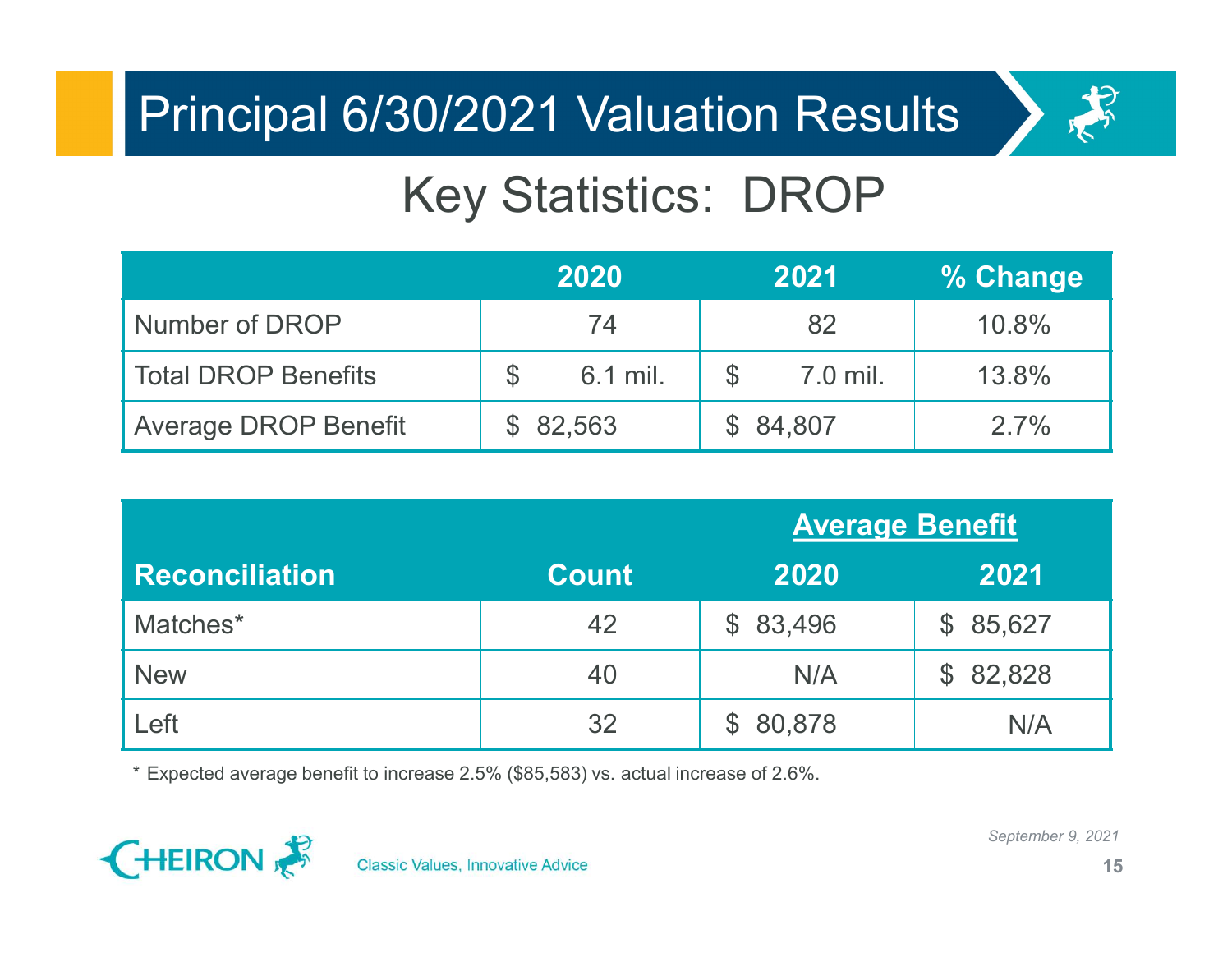

| <b>Principal 6/30/2021 Valuation Results</b> |                         | お                                        |
|----------------------------------------------|-------------------------|------------------------------------------|
| <b>KEY RESULTS</b>                           |                         | $($$ in millions)                        |
| <b>Valuation Date</b>                        | 6/30/2020               | 6/30/2021<br>6.75% with gain recognition |
| <b>Actuarial Accrued Liability</b>           | $\mathbb S$<br>1,851    | $\mathbb S$<br>2,005                     |
| <b>Actuarial Value of Assets</b>             | $\mathfrak{P}$<br>1,538 | $\mathcal{S}$<br>1,724                   |
| <b>Unfunded Actuarial Liability</b>          | $\mathfrak{P}$<br>313   | $\mathcal{C}$<br>281                     |
| <b>Funded Ratio AVA/AL</b>                   | 83.0%                   | 86.0%                                    |
| <b>Market Value of Assets</b>                | ${\mathbb S}$<br>1,401  | $\mathcal{C}$<br>1,808                   |
| <b>Funded Ratio MVA/AL</b>                   | 75.6%                   | 90.2%                                    |
|                                              |                         |                                          |
| <b>Fiscal Year for Contribution</b>          | 2022                    | 2023                                     |
| <b>County Contribution Rate</b>              | 46.04%                  | 46.04%                                   |
|                                              |                         | Sentember 0 2021                         |

| Fiscal Year for Contribution! | 2022   | 2023      |
|-------------------------------|--------|-----------|
| County Contribution Rate      | 46.04% | $46.04\%$ |



**Classic Values, Innovative Advice**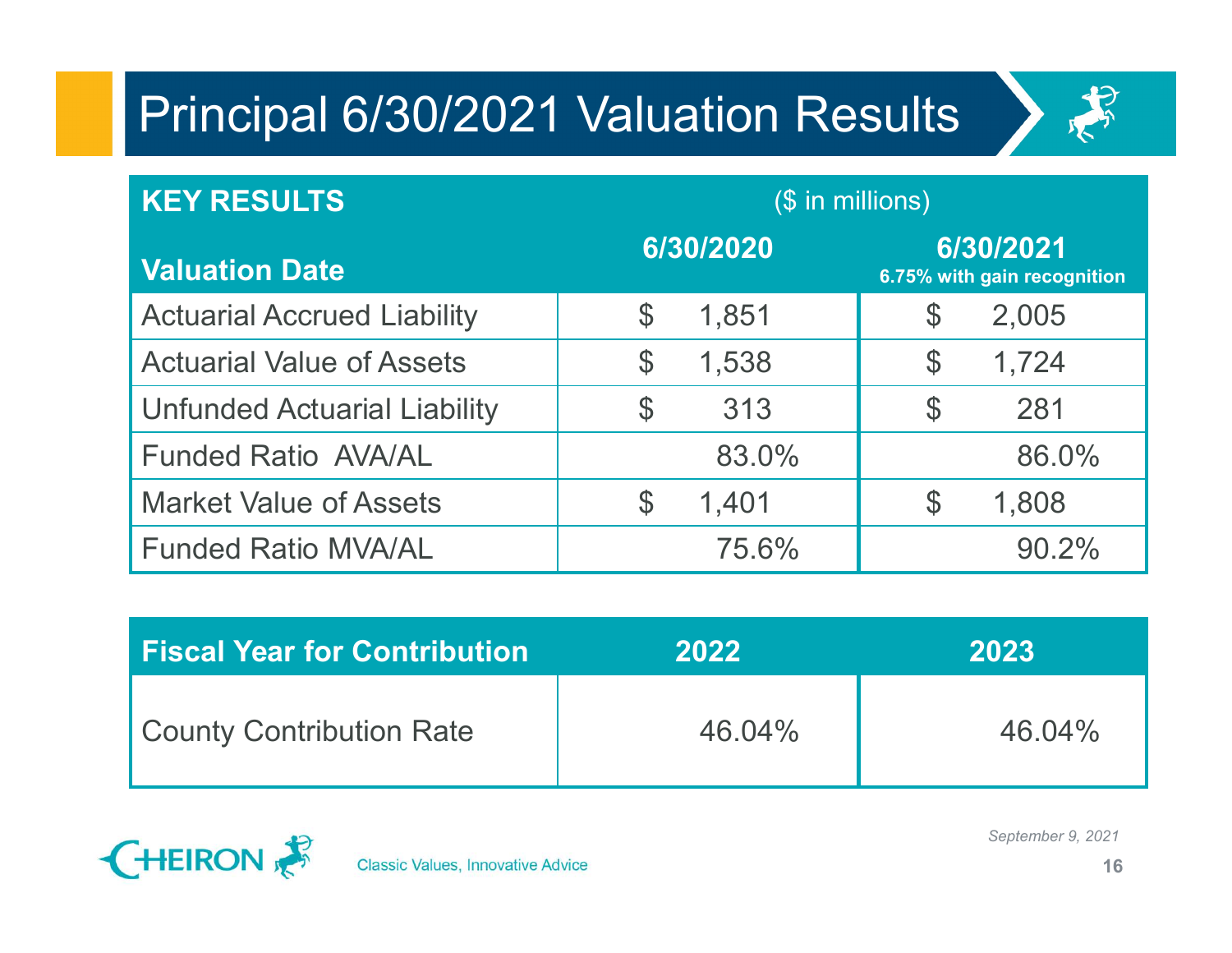

## Changes in Liabilities/Assets

| <b>Principal 6/30/2021 Valuation Results</b>                                                                                                                                                      |                       |                                                             | 戈                             |
|---------------------------------------------------------------------------------------------------------------------------------------------------------------------------------------------------|-----------------------|-------------------------------------------------------------|-------------------------------|
| <b>Changes in Liabilities/Assets</b>                                                                                                                                                              |                       |                                                             |                               |
|                                                                                                                                                                                                   | <b>Liability</b><br>A | (\$ in millions)<br><b>Actuarial</b><br><b>Assets</b><br>B. | <b>UAL</b><br>$C = A - B$     |
| 6/30/2020                                                                                                                                                                                         | ${\cal P}$<br>1,851   | $\mathcal{S}$<br>1,538                                      | $\mathbb{S}$<br>313           |
| <b>Expected Change</b>                                                                                                                                                                            | $78*$                 | $***$<br>85                                                 | (7)                           |
| <b>Assumption/Method Changes</b>                                                                                                                                                                  | 56                    | 39                                                          | 17                            |
| <b>Plan Changes</b>                                                                                                                                                                               | $\overline{0}$        | $\Omega$                                                    | $\Omega$                      |
| Expected at 6/30/2021                                                                                                                                                                             | $\mathbb S$<br>1,985  | $\mathcal{C}$<br>1,662                                      | $\mathcal{S}$<br>323          |
| Actual at 6/30/2021                                                                                                                                                                               | 2,005<br>$\$$         | $\mathcal{C}$<br>1,724                                      | $\mathcal{S}$<br>281          |
| (Gain) / Loss                                                                                                                                                                                     | \$<br>20              | $\boldsymbol{\theta}$<br>(62)                               | $\boldsymbol{\theta}$<br>(42) |
| Contribution Impact (% of pay)                                                                                                                                                                    | 1.47%                 | $(4.57\%)$                                                  | 3.10%                         |
| $^\star$<br>Liability change includes Normal Cost, Benefits & Interest.<br>Asset change includes Contributions, Benefits & Interest.<br><b>HEIRON</b><br><b>Classic Values, Innovative Advice</b> |                       |                                                             | September 9, 2021<br>17       |

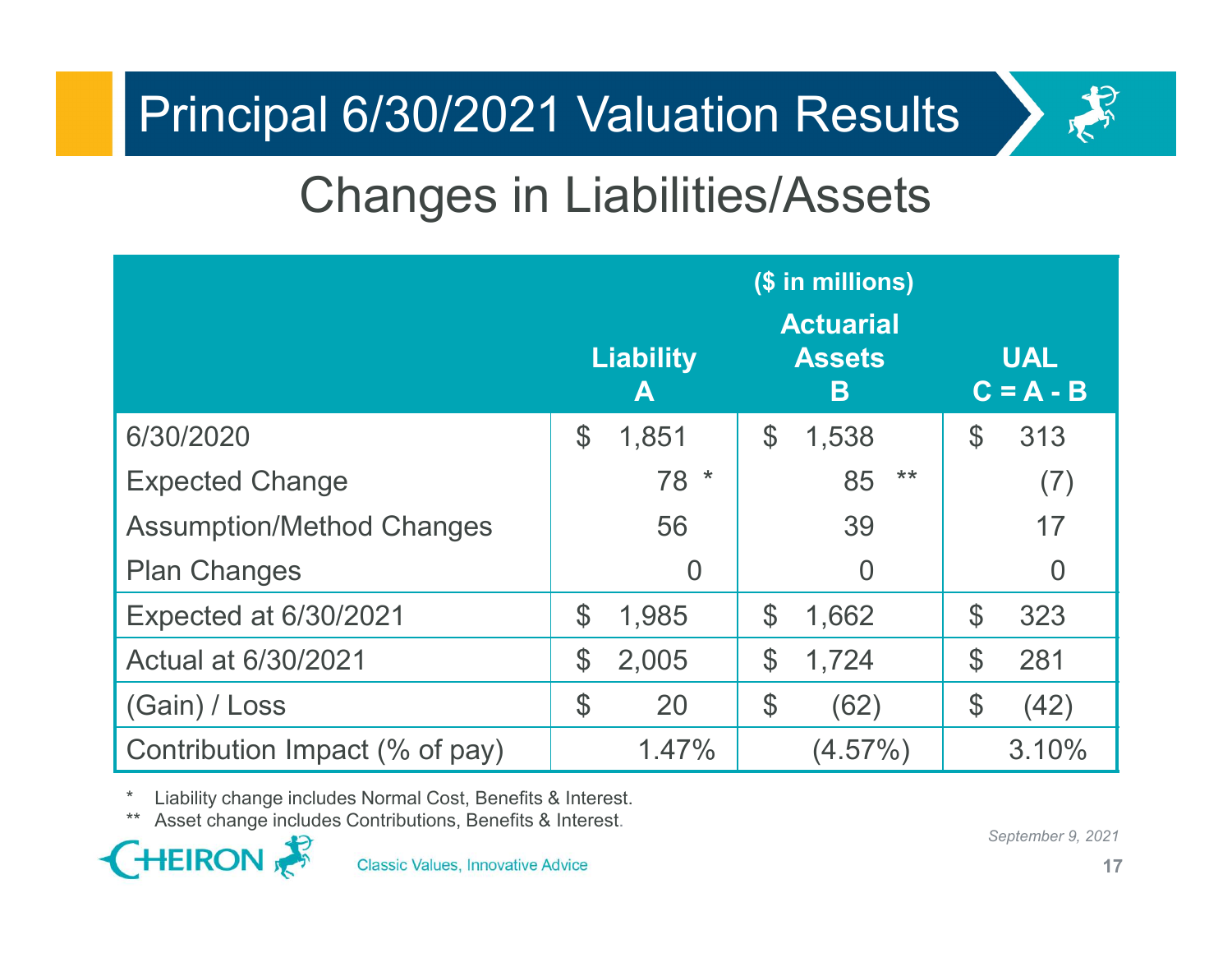

#### Sources of Liability Loss/Gain

| rincipal 6/30/2021 Valuation Results |                                          |                 |   |                                                  |  |                   |
|--------------------------------------|------------------------------------------|-----------------|---|--------------------------------------------------|--|-------------------|
|                                      | <b>Sources of Liability Loss/Gain</b>    |                 |   |                                                  |  |                   |
|                                      |                                          |                 |   | (\$ in millions)<br><b>Liability Loss/(Gain)</b> |  |                   |
| <b>Salary Increases</b>              |                                          |                 |   | 6<br>S                                           |  |                   |
| <b>New Hires</b>                     |                                          |                 |   |                                                  |  |                   |
| COLA 2.6% vs assumed $2.5%$          |                                          |                 |   |                                                  |  |                   |
| <b>Retirement/DROP</b>               |                                          |                 | 5 |                                                  |  |                   |
| Increase in service credits          |                                          |                 |   | 5                                                |  |                   |
| <b>Decrements</b>                    |                                          |                 |   | $\overline{2}$                                   |  |                   |
| <b>Total Net Loss/(Gain)</b>         |                                          |                 |   | 20                                               |  |                   |
|                                      | <b>Actual</b>                            | <b>Expected</b> |   | <b>Difference</b>                                |  |                   |
| <b>DROP</b>                          | 40                                       | 27              |   | 13                                               |  |                   |
| <b>Retirement</b>                    | $\frac{28}{1}$                           | <u>13</u>       |   | $\overline{1}$                                   |  |                   |
| Total                                | 68                                       | 44              |   | 17                                               |  |                   |
| EIRON                                | <b>Classic Values, Innovative Advice</b> |                 |   |                                                  |  | September 9, 2021 |

|             | <b>Actual</b> | <b>Expected</b> | <b>Difference</b> |
|-------------|---------------|-----------------|-------------------|
| <b>DROP</b> | 40            | 27              | 13                |
| Retirement  | 28            |                 |                   |
| Гоtal       | 68            |                 |                   |

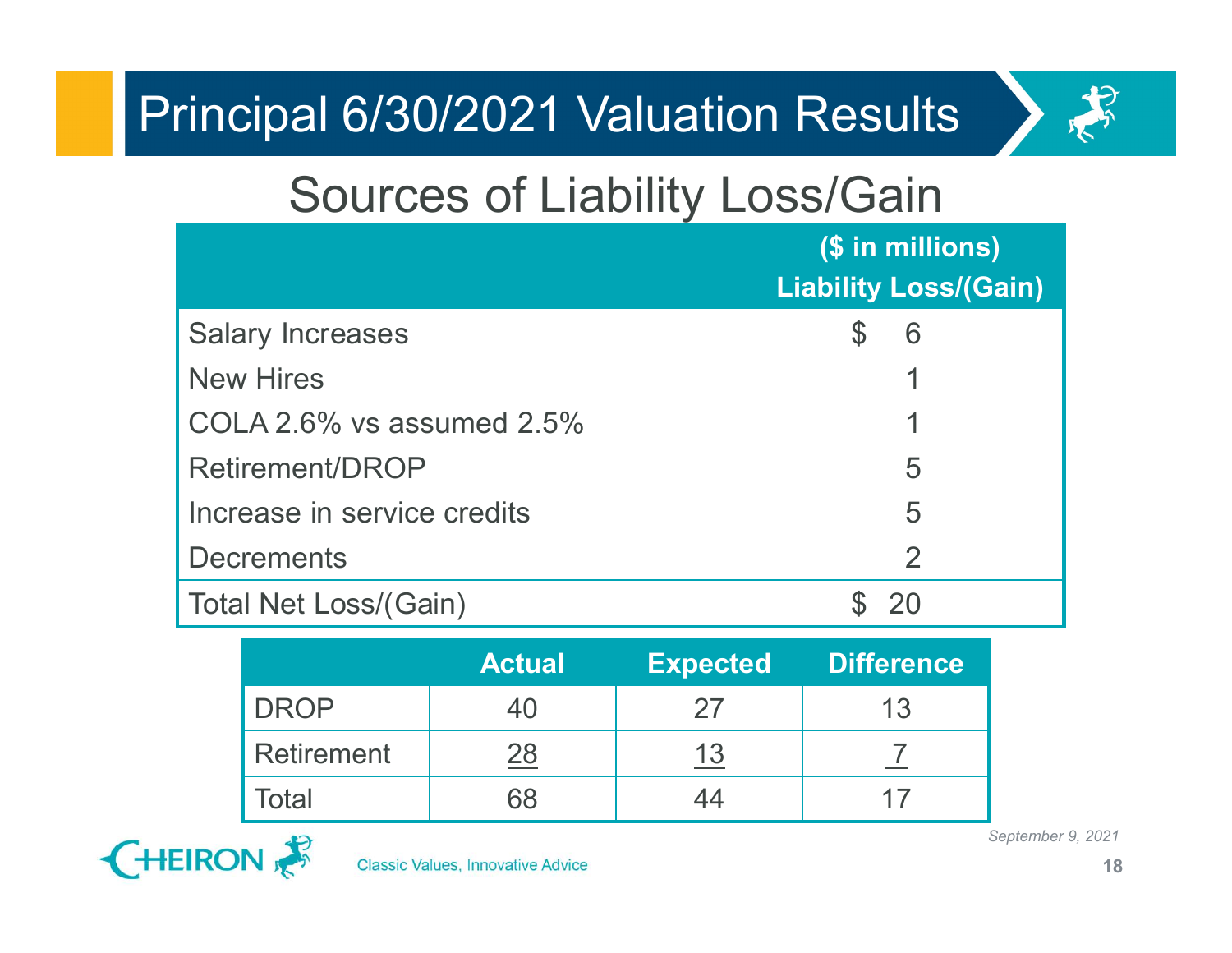

#### Contribution Rate

| incipal 6/30/2021 Valuation Results                             |        |        |
|-----------------------------------------------------------------|--------|--------|
| <b>Contribution Rate</b>                                        |        |        |
| <b>For Fiscal Year</b>                                          | 2022   | 2023   |
| <b>Normal Cost</b>                                              | 18.49% | 20.16% |
| <b>Amortized Charges</b>                                        | 27.15% | 25.38% |
| <b>Expense</b>                                                  | 0.40%  | 0.50%  |
| <b>Base County Rate</b>                                         | 46.04% | 46.04% |
|                                                                 |        |        |
| <b>Estimated Dollar Amount of</b><br>Contribution (in millions) | \$58   | \$58   |

| <b>Estimated Dollar Amount of</b> |      |      |
|-----------------------------------|------|------|
| Contribution (in millions)        | \$58 | \$58 |



**Classic Values, Innovative Advice**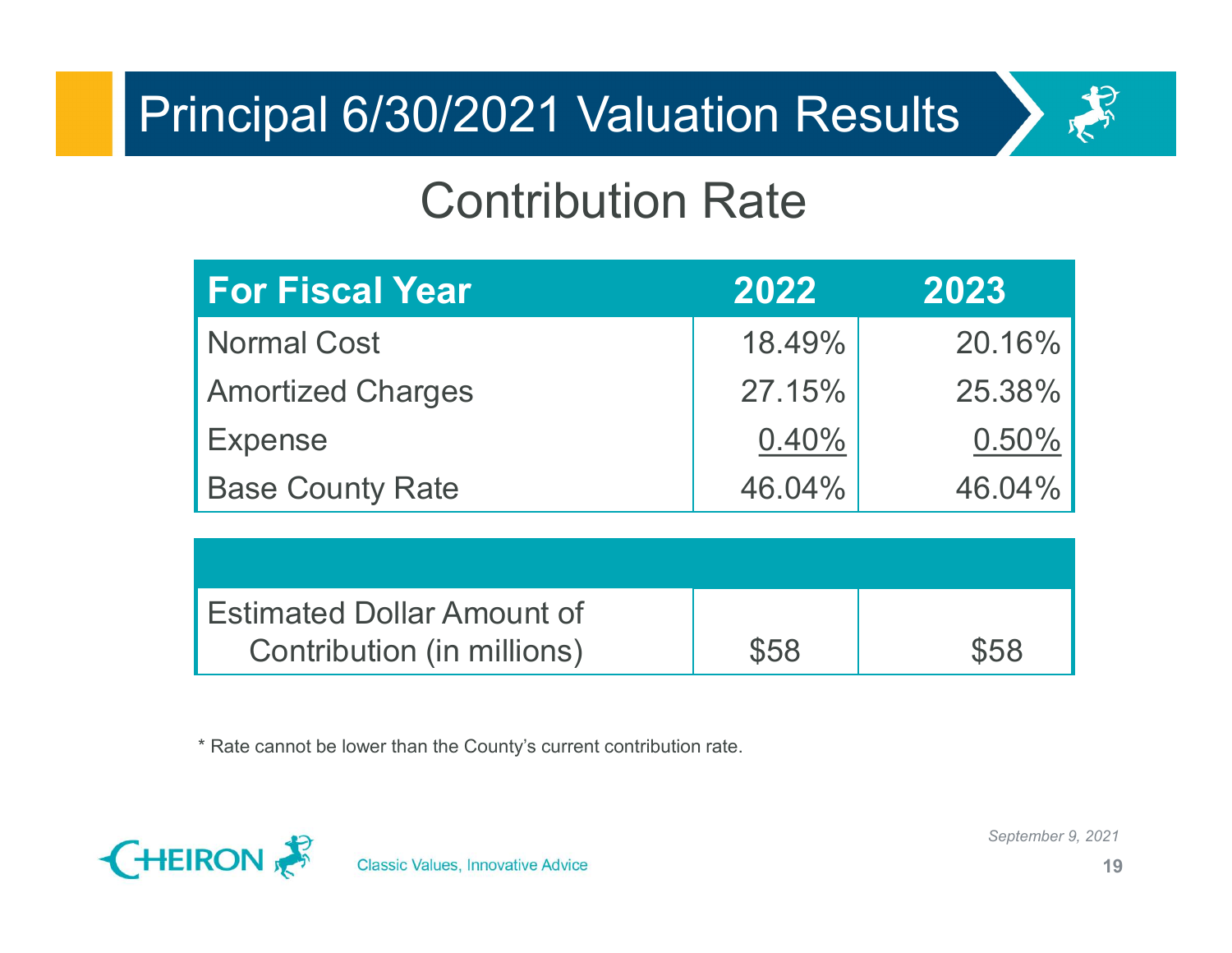#### Baseline Projection





**Classic Values, Innovative Advice**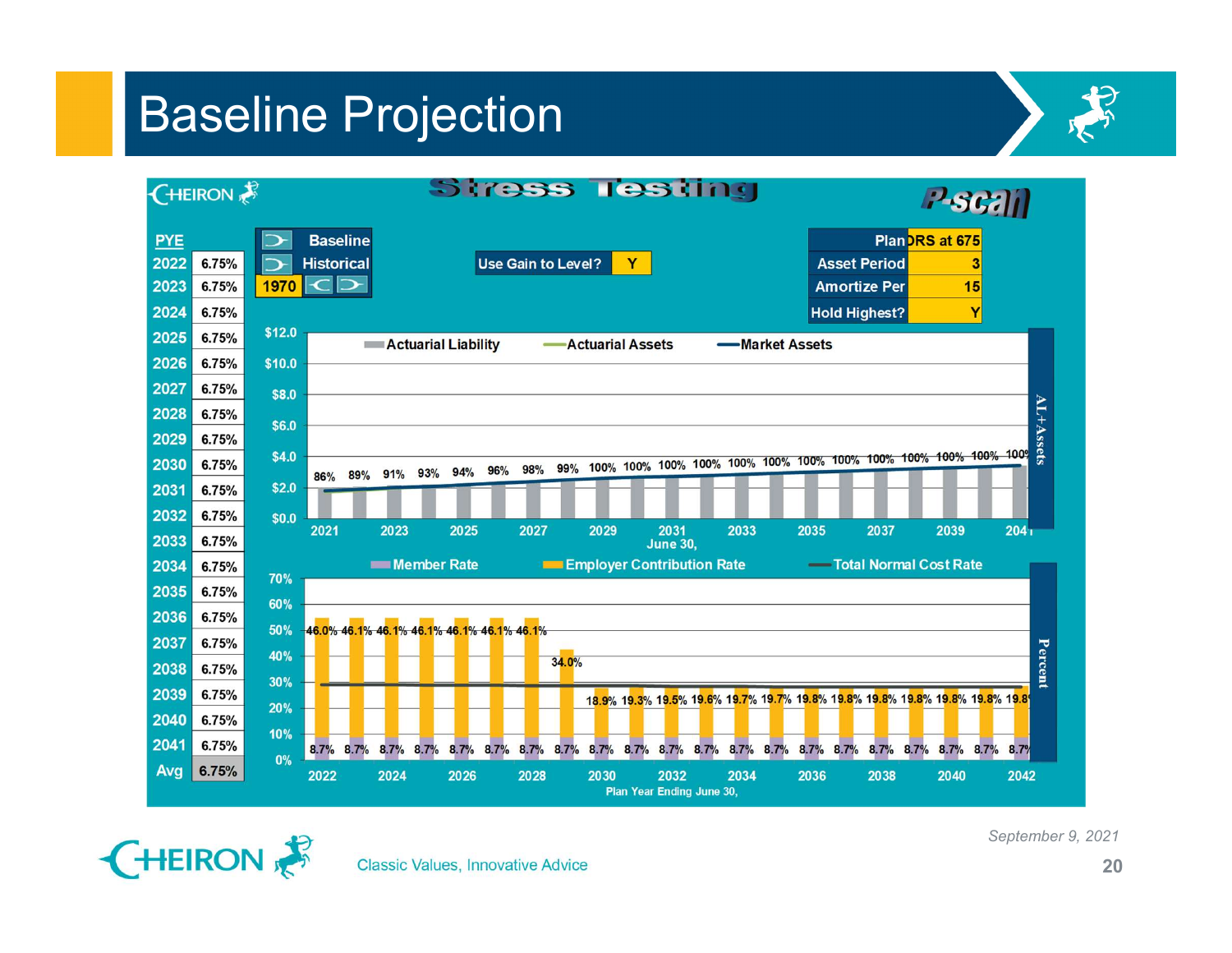# FY 2021 System Disclosure



| FY 2021 System Disclosure                          |                            |                                                 |              |                                                     |                           |                                                       |  |  |
|----------------------------------------------------|----------------------------|-------------------------------------------------|--------------|-----------------------------------------------------|---------------------------|-------------------------------------------------------|--|--|
|                                                    |                            |                                                 |              |                                                     |                           |                                                       |  |  |
|                                                    |                            |                                                 |              |                                                     |                           |                                                       |  |  |
| <b>Change in Net Pension Liability</b>             |                            |                                                 |              |                                                     |                           |                                                       |  |  |
|                                                    | <b>Increase (Decrease)</b> |                                                 |              |                                                     |                           |                                                       |  |  |
|                                                    |                            | <b>Total Pension</b><br><b>Liability</b><br>(a) |              | <b>Plan Fiduciary</b><br><b>Net Position</b><br>(b) |                           | <b>Net Pension</b><br><b>Liability</b><br>$(a) - (b)$ |  |  |
| <b>Balances at 6/30/2020</b>                       | $\mathbb{S}$               | 1,851,586,671                                   | $\mathbb{S}$ | 1,400,564,931                                       | $\mathbb{S}$              | 451,021,740                                           |  |  |
| Changes for the year:                              |                            |                                                 |              |                                                     |                           |                                                       |  |  |
| Service cost                                       |                            | 33, 525, 774                                    |              |                                                     |                           | 33,525,774                                            |  |  |
| Interest                                           |                            | 133,480,180                                     |              |                                                     |                           | 133,480,180                                           |  |  |
| Changes of benefits                                |                            |                                                 |              |                                                     |                           |                                                       |  |  |
| Differences between expected and actual experience |                            | 19,812,467                                      |              |                                                     |                           | 19,812,467                                            |  |  |
| Changes of assumptions                             |                            | 55,913,508                                      |              |                                                     |                           |                                                       |  |  |
| Contributions - employer                           |                            |                                                 |              | 50,348,130                                          |                           | (50,348,130)                                          |  |  |
| Contributions - member                             |                            |                                                 |              | 14,687,984                                          |                           | (14,687,984)                                          |  |  |
| Net investment income                              |                            |                                                 |              | 432,834,316                                         |                           | (432, 834, 316)                                       |  |  |
| Benefit payments                                   |                            | (89,580,356)                                    |              | (89,580,356)                                        |                           |                                                       |  |  |
| Administrative expense                             |                            |                                                 |              | (665,959)                                           |                           | 665,959                                               |  |  |
| <b>Net changes</b>                                 |                            | 153, 151, 573                                   |              | 407,624,115                                         |                           | (254, 472, 542)                                       |  |  |
| <b>Balances at 6/30/2021</b>                       | \$                         | 2,004,738,244                                   | $\mathbb{S}$ | 1,808,189,046                                       | $\boldsymbol{\mathsf{S}}$ | 196,549,198                                           |  |  |